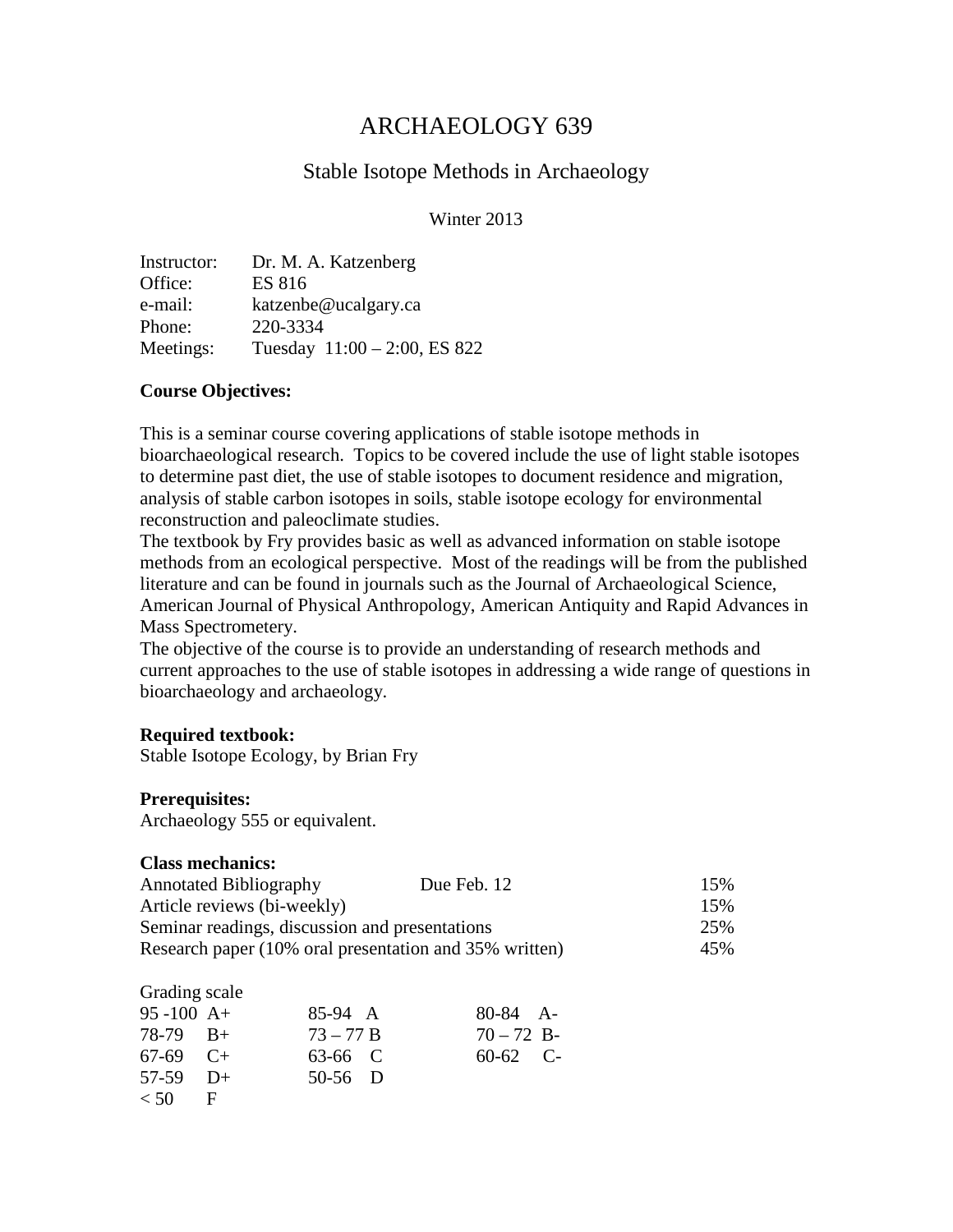### **Additional information, required by the university:**

Whether or not a passing grade on any particular component of a course is essential if the student is to pass the course as a whole;

• Not

Whether students in the course may be expected to participate as subjects or researchers when research on human subjects may take place;

• No

A list and description of approved optional and mandatory supplementary fees for courses;

• None

Internet and Electronic Communication Device information;

• Please use common sense. Use your computer to access blackboard, take notes, read assignments, view helpful websites, but please do not watch movies, use Facebook, email or engage in other electronic distractions during class.

### **Writing across the Curriculum**

Writing skills are not exclusive to English courses and, in fact, should cross all disciplines. The University supports the belief that throughout their University careers, students should be taught how to write well so that when they graduate their writing abilities will be far above the minimal standards required at entrance. Consistent with this belief, students are expected to do a substantial amount of writing in their University courses and, where appropriate, instructors can and may use writing and the grading thereof as a factor in the evaluation of student work. The services provided by the Writing Centre in the Effective Writing Office can be utilized by all undergraduate and graduate students who feel they require further assistance.

### **Academic Accommodation Policy**

The purpose of academic accommodation is to provide students with documented disabilities

equal opportunity to master the essentials of a post-secondary education. Students with disabilities at the University of Calgary have met all admission requirements but may have done

so with the use of accommodations. Similarly, they are expected to meet all academic and non-

academic requirements. Adaptive technology and other academic accommodations do not relieve students of their responsibility to develop the essential skills and abilities expected of all students.

Please refer to the following web link for detailed information: <http://www.ucalgary.ca/drc/node/71>

### **Disability Resource Centre Accommodations**

It is the responsibility of the student to request academic accommodations. If you are a student with a documented disability who may require academic accommodation and have not registered with the Disability Resource Centre, please contact their office at (403) 220-8237.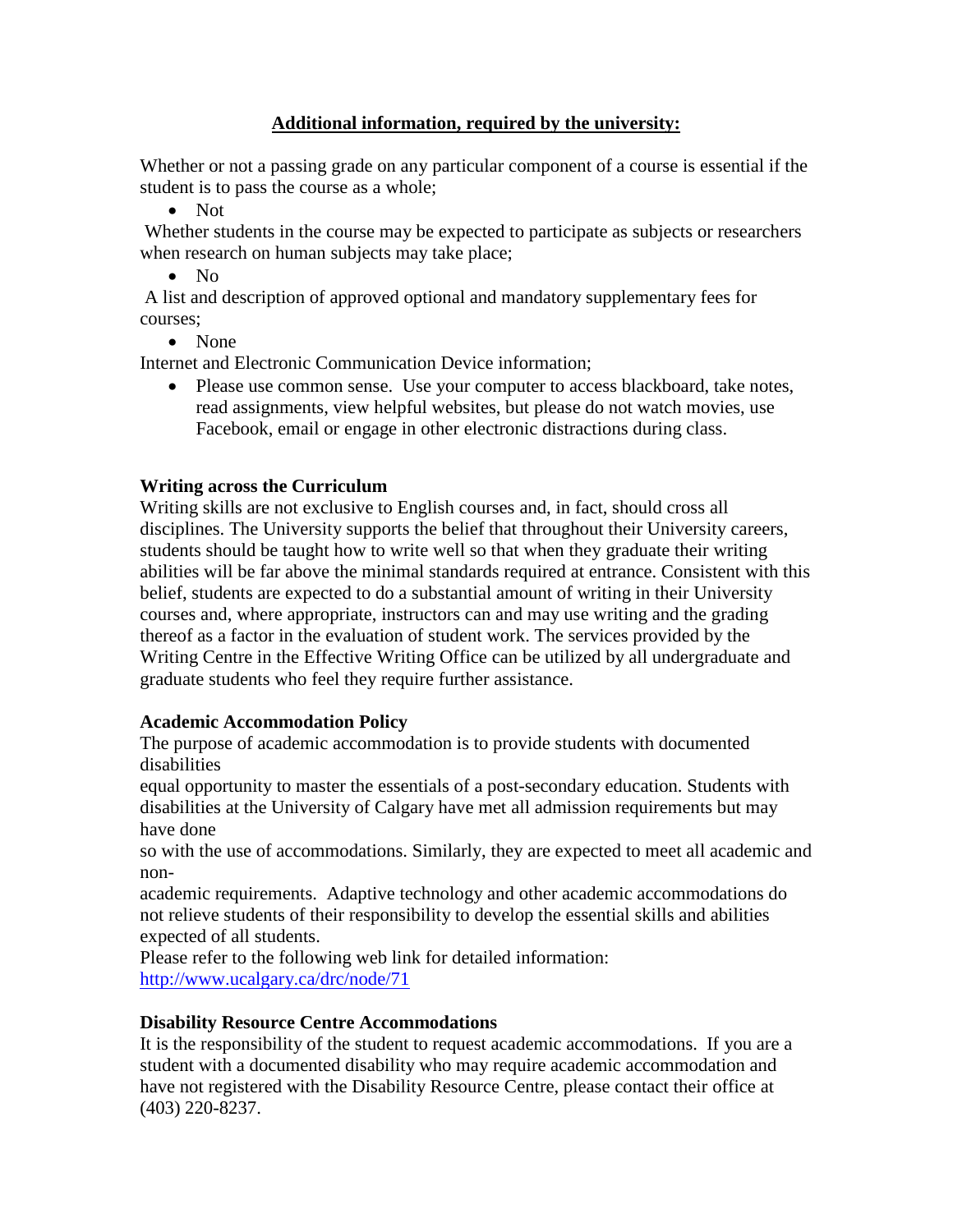Students who have not registered with the Disability Resource Centre are not eligible for formal academic accommodation. Students are also required to discuss their needs with the instructor no later than fourteen (14) days after the start of the course.

### **Freedom of Information and Protection of Privacy Act**

The University of Calgary is committed to protecting the privacy of individuals who work and study at the University or who otherwise interact with the University in accordance with the standards set out in the Freedom of Information and Protection of Privacy Act.

Please refer to the following link for detailed information: <http://www.ucalgary.ca/legalservices/foip>

### **Academic Misconduct**

Academic dishonesty is an unacceptable activity at the University of Calgary and students are **strongly advised** to read the Student Misconduct section of the University Calendar. Quite often, students are unaware of what constitutes academic dishonesty or plagiarism. The most common are:

- 1) Presenting another student's work as your own
- 2) Presenting an author's work or ideas as you own without proper referencing
- 3) Using work completed for another course

This activity will not be tolerated and students conducting themselves in this manner will be dealt with according to the procedures outlined in the University Calendar. For detailed information on what constitutes academic misconduct, please refer to the following link:

<http://www.ucalgary.ca/pubs/calendar/current/k-2-1.html>

### **Plagiarism**

Plagiarism involves submitting or presenting work as if it were the student's own work when it is not. Any ideas or materials taken from another source written, electronic, or oral must be fully and formally acknowledged. Plagiarism includes but is not limited to:

(a) The work submitted or presented was done, in whole or in part, by an individual other than the one submitting or presenting the work (this includes having another impersonate the student or otherwise substituting the work of another for one's own in an examination or test),

(b) Parts of the work are taken from another source without reference to the original author,

(c) The whole work (e.g., an essay) is copied from another source, and/or,

(d) A student submits or presents work in one course which has also been submitted in another course (although it may be completely original with that student) without the knowledge of or prior agreement of the instructor involved.

While it is recognized that scholarly work often involves reference to the ideas, data and conclusions of other scholars, intellectual honesty requires that such references be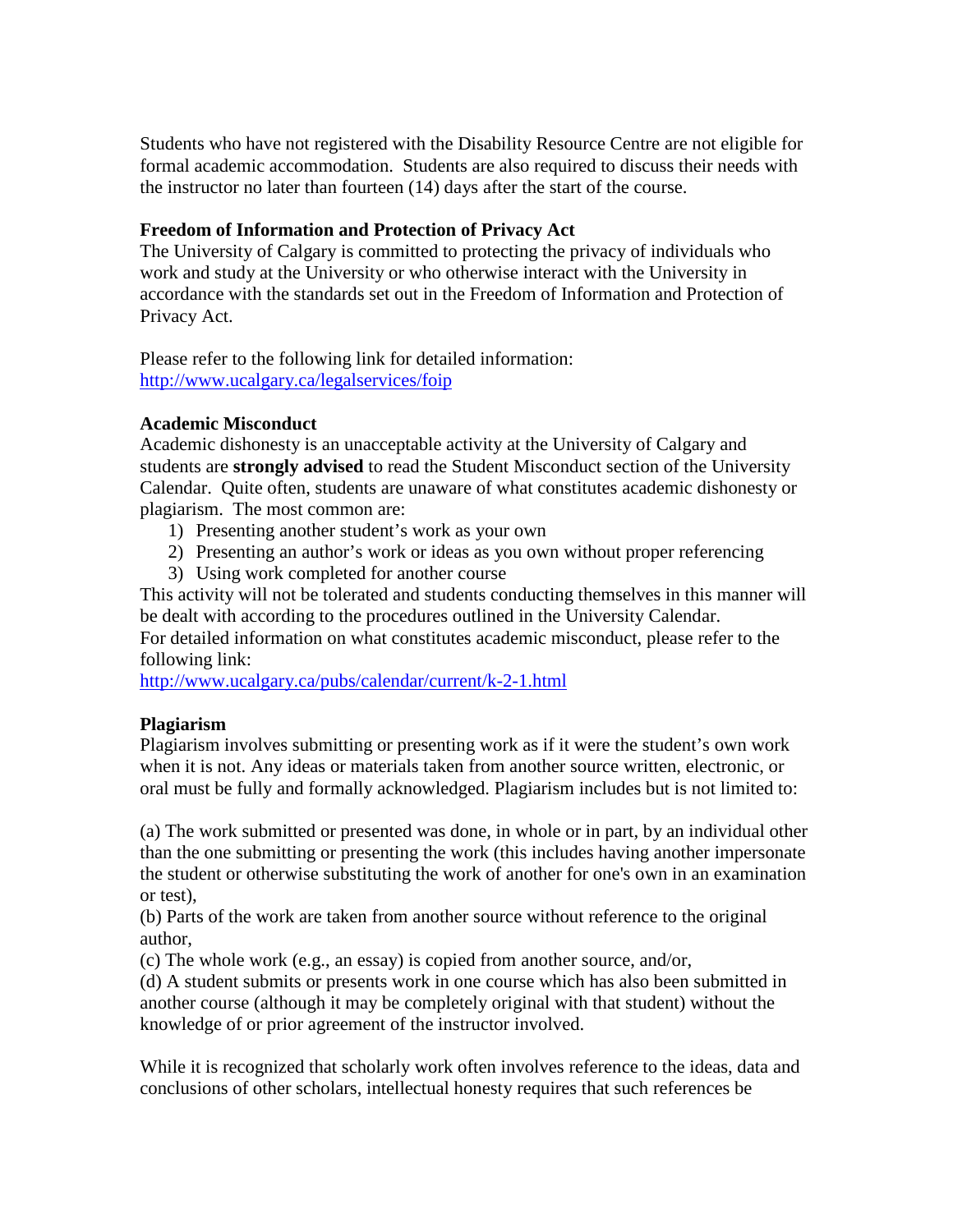explicitly and clearly noted. Plagiarism is an extremely serious academic offence. It is recognized that clause (d) does not prevent a graduate student incorporating work previously done by him or her in a thesis or dissertation.

### **Emergency Evacuation Assembly Points**

In the event of an emergency that requires evacuation, please refer to the following link to become familiar with the assembly points for the class: <http://www.ucalgary.ca/emergencyplan/assemblypoints>

### **Safewalk Information**

Campus Security, in partnership with the Students' Union, provides the Safewalk service, 24 hours a day to any location on Campus including the LRT, parking lots, bus zones and University residences. Contact Campus Security at (403) 220-5333 or use a help phone, and Safewalkers or a Campus Security Officer will accompany you to your campus destination.

### **Faculty of Arts Program Advising and Student Information Resources**

- Have a question, but not sure where to start? The new Faculty of Arts Program Information Centre (PIC) is your information resource for everything in Arts! Drop in at SS102, call us at 403-220-3580 or email us at [artsads@ucalgary.ca.](mailto:artsads@ucalgary.ca) You can also visit the Faculty of Arts website at <http://arts.ucalgary.ca/undergraduate> which has detailed information on common academic concerns.
- For program planning and advice, contact the Student Success Centre (403) 220-5881 or visit them in their new space on the 3rd Floor of the Taylor Family Digital Library.
- For registration (add/drop/swap), paying fees and assistance with your Student Centre, contact Enrolment Services at (403) 210-ROCK [7625] or visit them at the MacKimmie Library Block.

### **Contact Information for Student and Faculty Representation**

Student Union Vice President – Academic Phone: (403) 220-3911 Email: [suvpaca@ucalgary.ca](mailto:suvpaca@ucalgary.ca)

Student Union Faculty Representatives Sarah Damberger [arts1@su.ucalgary.ca](mailto:arts1@su.ucalgary.ca) 587-7777-5244 Hana Kadri [arts2@su.ucalgary.ca](mailto:arts2@su.ucalgary.ca) 403-667-9220 Kelsy Norman [arts3@.su.ucalgary.ca](mailto:arts3@.su.ucalgary.ca) 403-861-2624

Student Ombudsman's Office <http://www.ucalgary.ca/provost/>